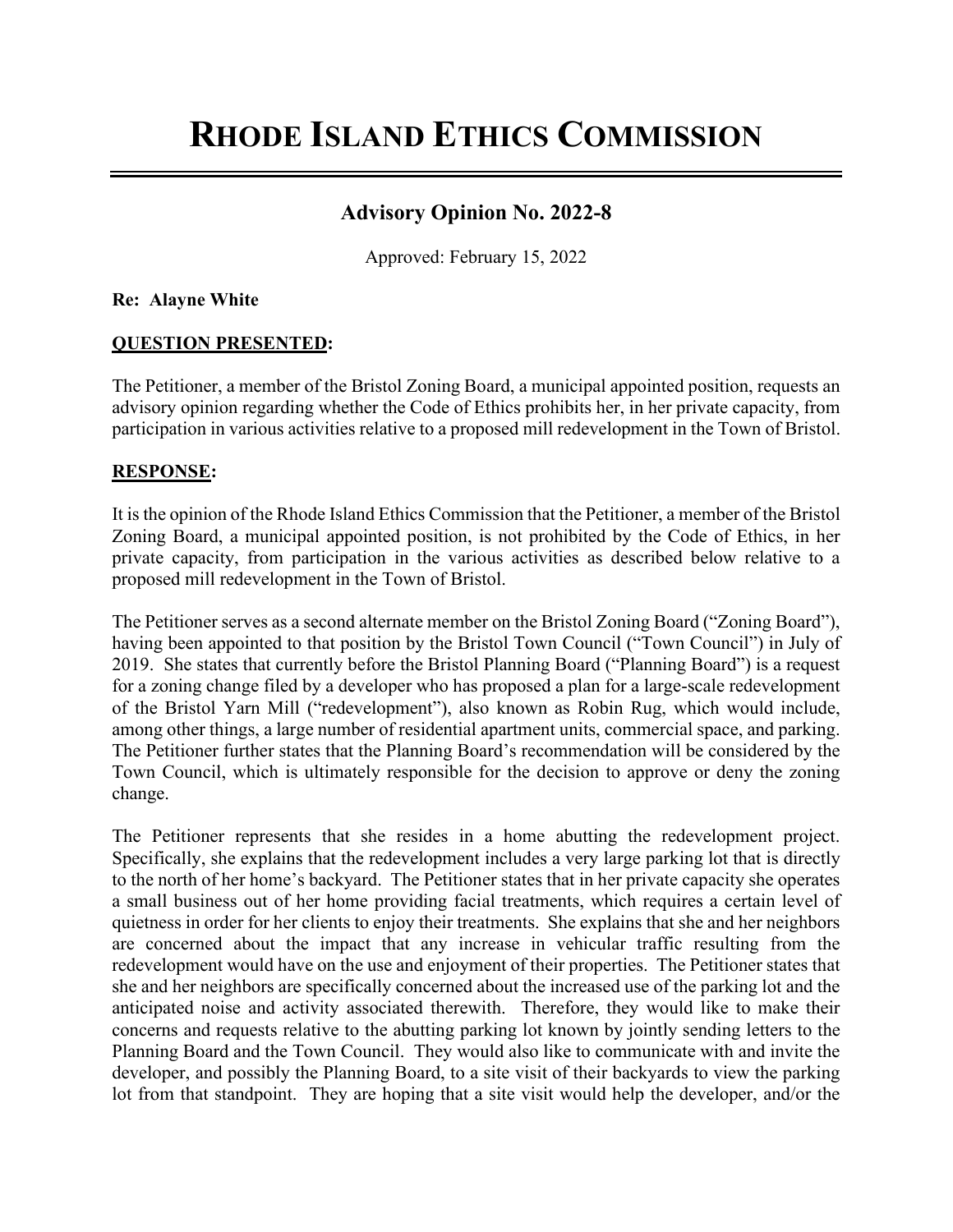Planning Board, to make an informed decision about the parking lot's orientation, design, lighting, landscaping, and the like. The Petitioner states that she would also like to submit a letter to the editor of a local newspaper, in her private capacity, to voice her views relative to the redevelopment.

The Petitioner represents that she has spoken with the Bristol solicitor who does not believe that the redevelopment will go before the Zoning Board; however, the Petitioner is prepared to recuse from any Zoning Board discussions and decision-making relative to that matter. Finally, the Petitioner states that the Zoning Board does not have any appointing authority over the members of the Planning Board who, like the members of the Zoning Board, are appointed by the Town Council. Given this set of facts, the Petitioner seeks guidance from the Ethics Commission regarding whether the Code of Ethics prohibits her from participating in the following activities in her private capacity: co-signing letters to the Planning Board and the Town Council expressing her and her neighbors' concerns and requests; inviting the Planning Board and/or the developer for a site visit of the Petitioner and her neighbors' homes; communicating, either individually or in conjunction with her neighbors, with the developer or a representative thereof; and sending letters to the editor of the local newspaper.

Under the Code of Ethics, a public official may not participate in any matter in which she has an interest, financial or otherwise, that is in substantial conflict with the proper discharge of her duties or employment in the public interest. R.I. Gen. Laws § 36-14-5(a). A public official will have an interest that is in substantial conflict with her official duties if it is reasonably foreseeable that a "direct monetary gain" or a "direct monetary loss" will accrue, by virtue of the public official's activity, to the public official, her family member, her business associate, or any business by which she is employed or which she represents. Section 36-14-7(a). Further, the Code of Ethics prohibits a public official from representing herself or authorizing another person to appear on her behalf before a state or municipal agency of which she is a member, by which she is employed, or for which she is the appointing authority. Section  $36-14-5(e)(1)$  ("section  $5(e)$ "); Commission Regulation 1.1.4 Representing Oneself or Others, Defined (36-14-5016) ("Regulation 1.1.4"). Finally, section 36-14-5(d) prohibits a public official from using her position or confidential information received through her position to obtain financial gain, other than that provided by law, for herself, any person within her family, her business associate, or any business by which she is employed or represents.

In advisory opinions involving real property, the Ethics Commission has consistently applied a rebuttable presumption that a property owner will be financially impacted by official action concerning abutting property. See, e.g., A.O. 2012-4; A.O. 2007-18; A.O. 2006-37; A.O. 2005- 16. Applying this presumption, the Ethics Commission has regularly opined that public officials may not participate in the discussion or vote on decisions concerning property that abuts their own, absent reliable evidence that their official action would not impact their own financial interests, either positively or negatively. Here, given that the Petitioner is an abutter of the redevelopment and, thus, presumed to be financially impacted by it, she properly anticipates the need to recuse in her public capacity from any Zoning Board discussions and decision-making relative to the redevelopment pursuant to sections 36-14-5(a) and 36-14-7(a). Notice of recusal shall be filed with the Ethics Commission consistent with section 36-14-6.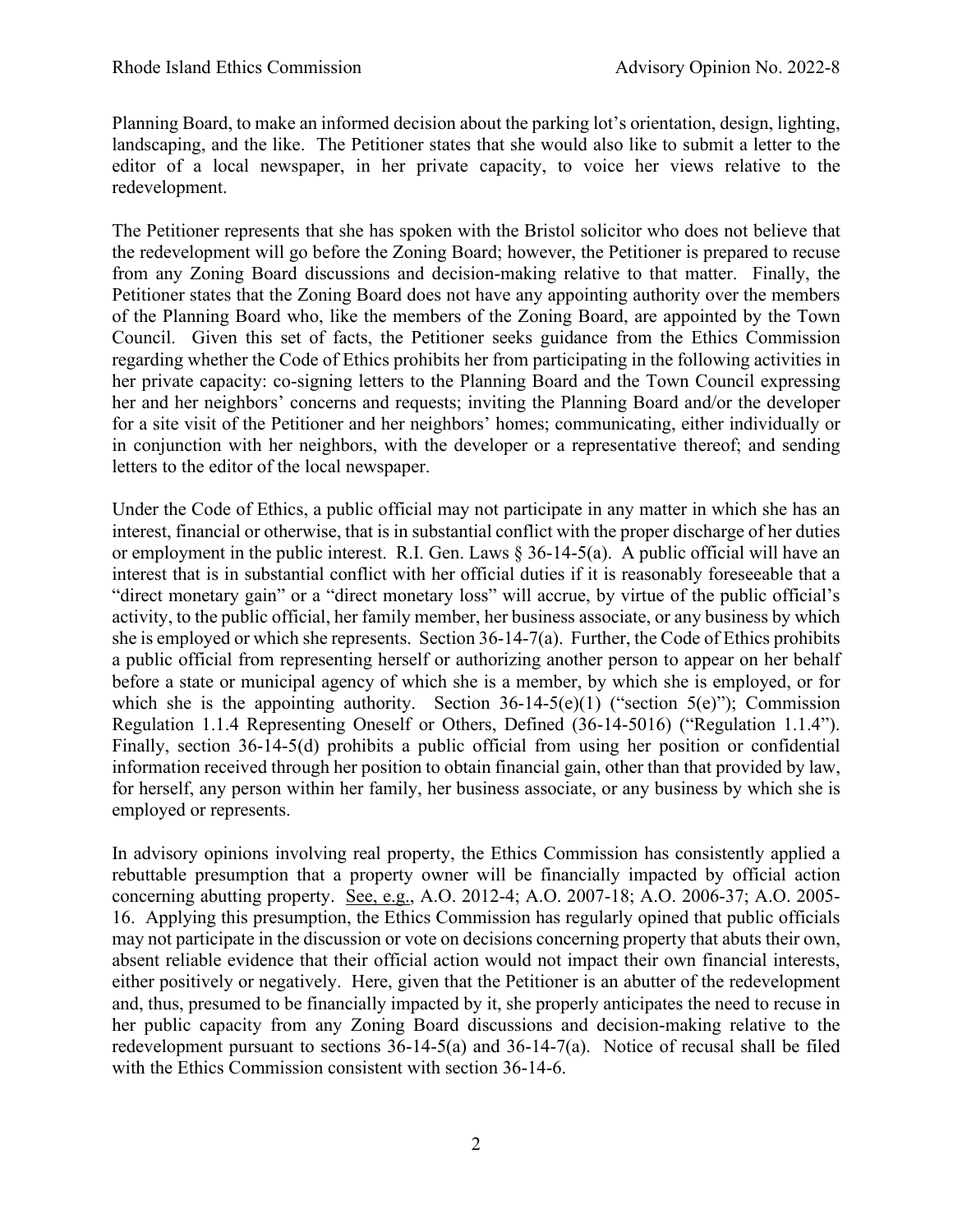Further, section  $5(e)(1)$  and Regulation 1.1.4 prohibit the Petitioner from representing herself or authorizing another person to appear on her behalf before a municipal agency of which she is a member, by which she is employed, or for which she is the appointing authority. Here, the Petitioner is neither a member of nor employed by the Planning Board or the Town Council; nor is she the appointing authority for either. Additionally, the Petitioner is not asking to appear before her own board (the Zoning Board). She represents that currently there is no matter relative to the redevelopment pending before the Zoning Board, that no such matter is likely to come before the Zoning Board, and that if such matter does come before it, she is prepared to recuse from Zoning Board discussions and decision-making. Therefore, section 5(e)(1) and Regulation 1.1.4 do not apply in the instant matter. See A.O. 2020-52 (opining that a member of the Westerly Planning Board was not prohibited from representing himself before the Westerly Zoning Board in connection with the remodel and expansion of his primary residence given that he was neither a member of the Zoning Board nor did he have appointing authority over it).

Accordingly, based upon the facts as represented, the relevant provisions of the Code of Ethics, and prior advisory opinions issued, it is the opinion of the Ethics Commission that the Petitioner is not prohibited by the Code of Ethics from co-signing letters in her private capacity relative to the redevelopment to be sent to the Planning Board and the Town Council. Further, the Petitioner is not prohibited by the Code of Ethics from inviting the Planning Board for a site visit to view the parking lot from the neighbors' perspective, nor is she likewise prohibited from communicating with and inviting the developer or a representative thereof to do the same. Finally, the Petitioner is not prohibited by the Code of Ethics from writing letters in her private capacity as a Bristol resident and business owner to the editor of the local newspaper regarding the redevelopment. See, e.g., A.O. 2008-1 (opining that a member of Johnston Board of Canvassers was not prohibited in his private capacity as a citizen from participating in political fundraising, soliciting political party memberships, making political contributions, or writing letters to the editor and editorials concerning political issues).

The Petitioner is advised that all of the above-cited activities must be conducted strictly in her private capacity as a resident and/or business owner of Bristol and without the use of her public position or resources, or confidential information obtained as part of her public position. Public resources may include, but are not limited to, use of the Petitioner's Zoning Board email address, stationary, and office supplies.

**This Advisory Opinion is strictly limited to the facts stated herein and relates only to the application of the Rhode Island Code of Ethics. Under the Code of Ethics, advisory opinions are based on the representations made by, or on behalf of, a public official or employee and are not adversarial or investigative proceedings. Finally, this Commission offers no opinion on the effect that any other statute, regulation, ordinance, constitutional provision, charter provision, or canon of professional ethics may have on this situation.** 

#### Code Citations:

 $§ 36-14-5(a)$  $§$  36-14-5(d)  $§ 36-14-5(e)$ § 36-14-6